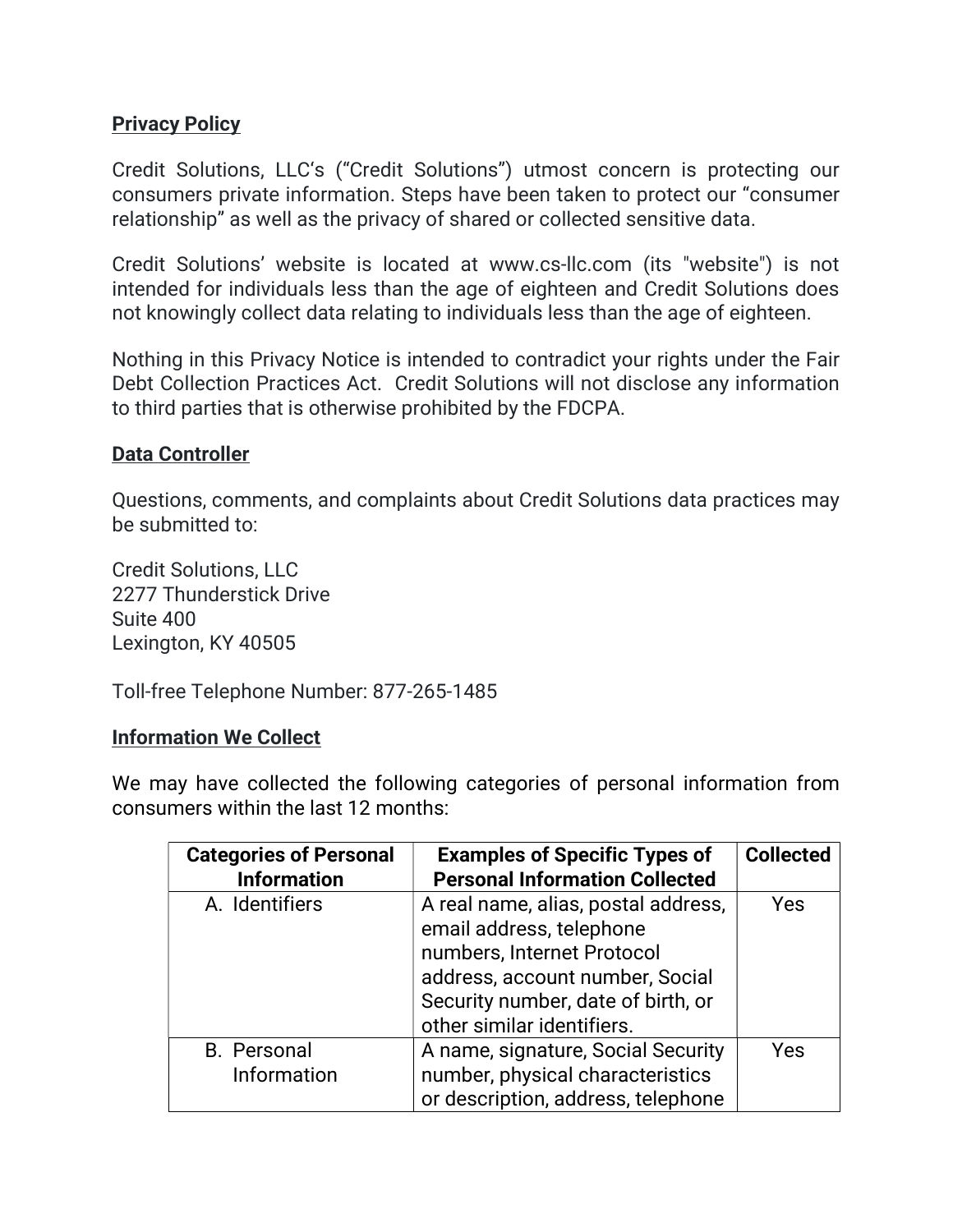|                                                                       | number, passport number, driver's<br>license or state identification card<br>number, insurance policy number,<br>education, employment,<br>employment history, bank<br>account number, credit card<br>number, debit card number, or any<br>other financial information,<br>medical information, or health<br>insurance information. Some<br>personal information included in<br>this category may overlap with<br>other categories.   |     |
|-----------------------------------------------------------------------|---------------------------------------------------------------------------------------------------------------------------------------------------------------------------------------------------------------------------------------------------------------------------------------------------------------------------------------------------------------------------------------------------------------------------------------|-----|
| C. Protected<br>classification<br>characteristics                     | Age (40 years or older), race,<br>color, ancestry, national origin,<br>citizenship, religion or creed,<br>marital status, medical condition,<br>physical or mental disability, sex<br>(including gender, gender identity,<br>gender expression, pregnancy or<br>childbirth and related medical<br>conditions), sexual orientation,<br>veteran or military status, genetic<br>information (including familial<br>genetic information). | Yes |
| D. Commercial<br>information                                          | Records of personal property,<br>products or services purchased,<br>obtained, or considered, or other<br>purchasing or consuming<br>histories or tendencies.                                                                                                                                                                                                                                                                          | Yes |
| E. Internet or other<br>electronic network<br>activity<br>information | Browsing history, search history,<br>and information regarding a<br>consumer's interaction with an<br>Internet Web site, application, or<br>advertisement.                                                                                                                                                                                                                                                                            | Yes |
| F. Geolocation data                                                   | Physical location or movements.                                                                                                                                                                                                                                                                                                                                                                                                       | Yes |
| G. Sensory data                                                       | Audio, electronic, visual, thermal,<br>olfactory, or similar information.                                                                                                                                                                                                                                                                                                                                                             | Yes |
| H. Professional or<br>employment-<br>related information              | Current or past job history.                                                                                                                                                                                                                                                                                                                                                                                                          | Yes |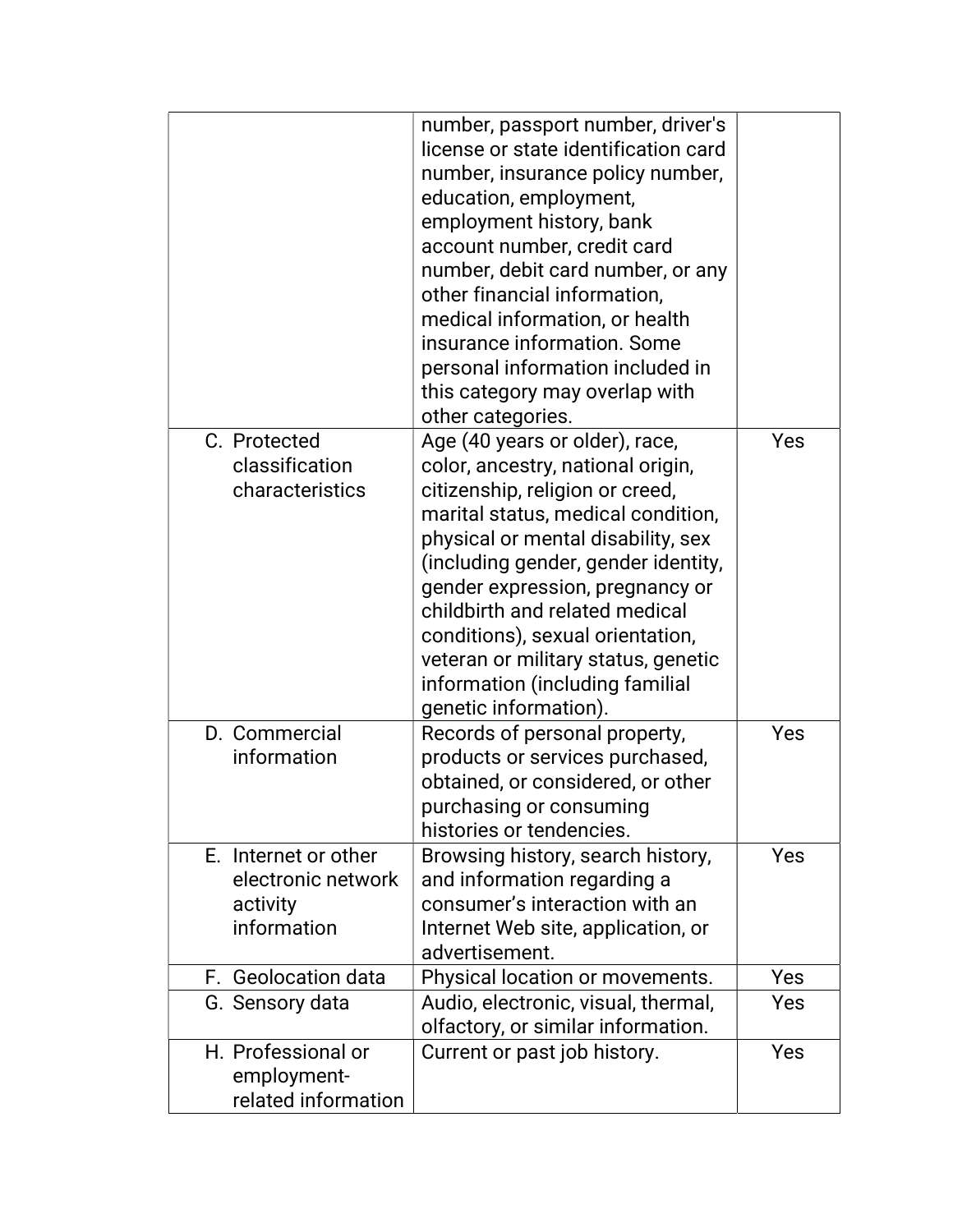| Non-public                | Education records directly related  | Yes |
|---------------------------|-------------------------------------|-----|
| education                 | to a student maintained by an       |     |
| information (per          | educational institution or party    |     |
| the Family                | acting on its behalf, such as       |     |
| <b>Educational Rights</b> | grades, transcripts, class lists,   |     |
| and Privacy Act           | student schedules, student          |     |
| (20 U.S.C. Section        | identification codes, student       |     |
| 1232g, 34 C.F.R.          | financial information, or student   |     |
| Part 99)).                | disciplinary records.               |     |
| J. Inferences drawn       | Profile reflecting a consumer's     | Yes |
| from any of the           | preferences, characteristics,       |     |
| information               | psychological trends,               |     |
| identified above          | predispositions, behavior,          |     |
|                           | attitudes, intelligence, abilities, |     |
|                           | and aptitudes/                      |     |

# How We Use Your Information

Personal information is collected solely for the purpose of debt recovery in a lawful manner and remains part of our records until we determine the information is no longer needed, or we are required by law to delete such information. We will collect the minimum amount of data necessary to collect a debt.

We will not collect additional categories of personal information or use the personal information we collected for materially different, unrelated, or incompatible purposes without providing you notice. We do not sell and will not sell your personal information.

# How We Collect Your Information

We collect most of this personal information directly from our clients for whom we provide services to, as well as from you by telephone, written correspondence through the mail, email or fax, by viewing public social media/network pages, or other information available online. However, we may also collect information:

- From publicly accessible sources (e.g., property records or court records);
- From your transactions with us;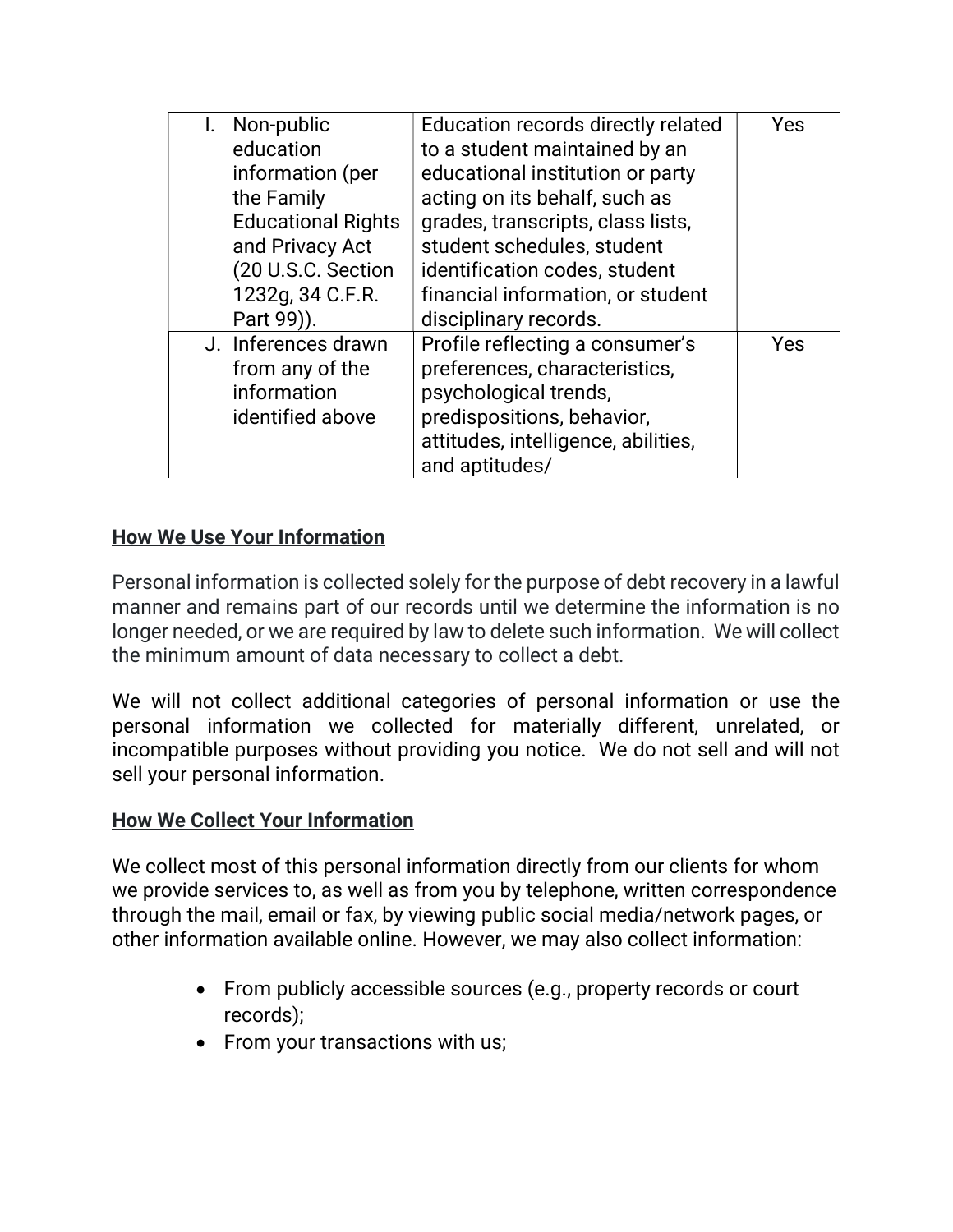- From our service providers (e.g., letter vendor, location vendors, payment processing vendors, call analytics vendor, and/or electronic signature service provider);
- Directly from a third party (e.g., third parties contacted during location activities pursuant to 15 U.S.C. §1692b, such as your friends, neighbors, relatives, and/or employer);
- Consumer reporting agencies (CRAs)
- From a third party with your consent (e.g., your authorized representative and/or attorney); and
- From activity on our website.

# How We Share Your Information

Credit Solutions may share personally identifiable information it collects with its employees who need to know that information to service your account. Except as provided below, Credit Solutions does not share or disclose any personally identifiable information to any company or marketing group external to Credit Solutions. Credit Solutions may share your personal information with third parties to the extent it is reasonably necessary to manage or service your account, verify employment, determine location, process payment, fulfill a transaction, provide customer service, or as otherwise authorized by law.

Further, Credit Solutions may disclose personally identifiable information (i) to another entity with which Credit Solutions enters or reasonably may enter into a corporate transaction, such as, for example, a merger, consolidation, acquisition, or asset purchase, (ii) to a third party pursuant to a subpoena, court order, or other form of legal process or in response to a request by or on behalf of any local, state, federal, or other government agency, department, or body, whether or not pursuant to a subpoena, court order, or other form of legal process, or in connection with litigation brought against, or on behalf of, Credit Solutions, where appropriate, (iii) to a third party if determined by Credit Solutions in its sole judgment that such disclosure is appropriate to protect the life, health, or property of Credit Solutions or any other person or entity, all in compliance with applicable law, (iv) to third parties as authorized or designated by you, or (v) to conduct any other legitimate business activity not otherwise prohibited by law. The foregoing is not intended to obviate or displace any legal obligations or duties applicable to Credit Solutions.

Except as necessary for Credit Solutions to provide the services, information, or products requested by a website user, or except for the disclosures identified in the preceding paragraphs, the user may opt out of having his or her personally identifiable information, which has been voluntarily provided to Credit Solutions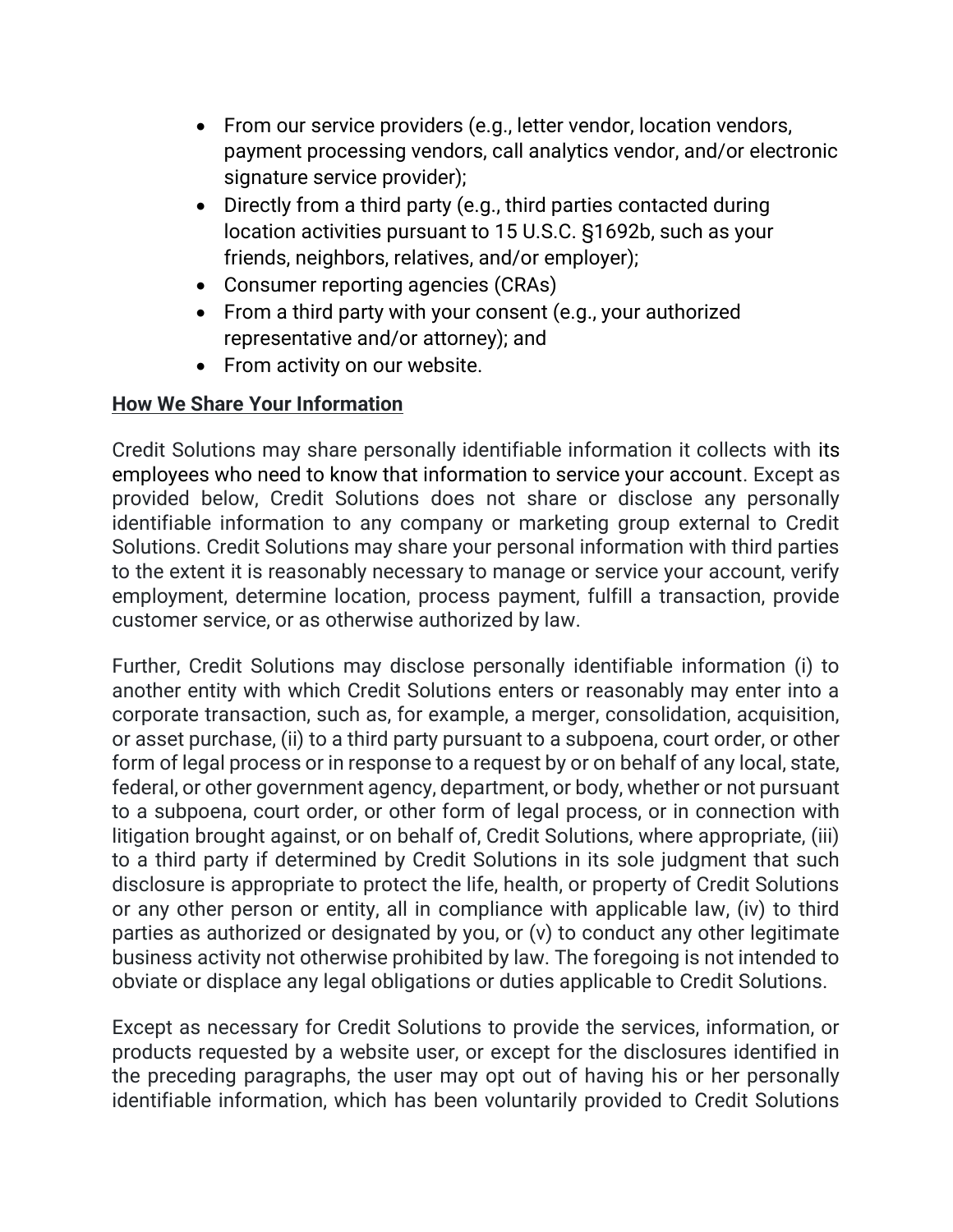through or from its website, prospectively retained by Credit Solutions, used by Credit Solutions for secondary purposes, or disclosed by Credit Solutions to third parties.

E-mail posted or sent to Credit Solutions may not be secure against interception by unauthorized individuals. To protect against interception by unauthorized individuals, or because we cannot verify your identity, we may be unable to respond to e-mail requests concerning accounts placed for collection unless you have requested or authorized us to do so.

## Your Choices

Credit Solutions offers you certain choices in connection with the personal data it collects from you, including:

Your Credit Solutions Account: You may review, update and correct your contact information, including your telephone number and email address, after logging in to the website, or by calling our office.

Your Choice to Decline Cookies: Credit Solutions website may utilize a "cookie" to recognize previous visitors and/or save login information. This information is stored on the user's computer and only includes information previously entered by the user. This can include usernames, passwords, etc. You do not have to allow Credit Solutions' website to do this in order to visit or use the website. You may adjust your browser settings to decline cookies if you do not want to accept Credit Solutions' cookies.

Your Payments: You can elect not to utilize the payment portal of Credit Solutions' website and not to make payments via credit card or check.

If you have any questions regarding any of these choices, please contact Credit **Solutions** 

Credit Solutions, LLC 2277 Thunderstick Drive Suite 400 Lexington, KY 40505

Toll-free Telephone Number: 877-265-1485

# How Long We Keep Your Information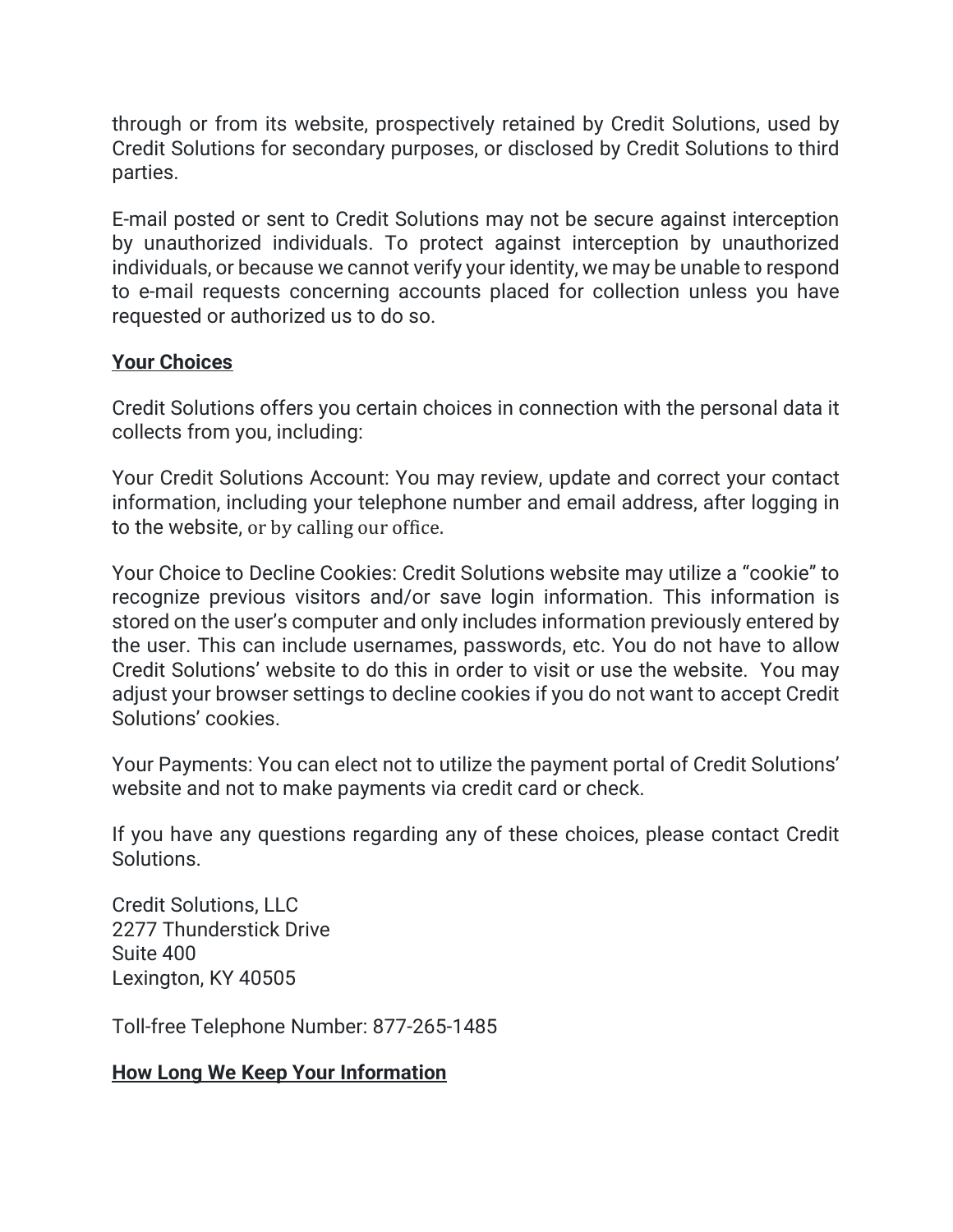Credit Solutions will retain your personal data until we determine the information is no longer needed, or as otherwise required by law.

## How We Protect Information

Credit Solutions has implemented physical, electronic, and procedural security safeguards to protect against the unauthorized release of or access to personal information. We employ internal and external system safeguards designed to protect confidentiality and security of personal information.

The confidentiality of any communication or material transmitted to or from Credit Solutions via the website or via e-mail cannot be, and is not, guaranteed. You acknowledge that the technical processing and transmission of the website's content may be transferred unencrypted and involve: (a) transmissions over various networks; and (b) changes to confirm and adapt to technical requirements of connecting networks or devices.

Any information exchanged by you will not be stored on Credit Solutions' website. We utilize third party servers to encrypt information that will be stored. We do not store debit or credit card and/or checking account and routing number information for any payments processed through our website.

If any questions arise about security, please contact Credit Solutions using the information provided above.

#### Links to Other Websites

Our website may contain links to enable you to visit other websites of interest easily. However, once you have used these links to leave our site, you should note that we do not have any control over that other website. Therefore, we cannot be responsible for the protection and privacy of any information which you provide while visiting such sites and such sites are not governed by this privacy statement. You should exercise caution and look at the privacy statement applicable to the website in question.

#### Privacy Notice Changes

Credit Solutions may change this Privacy Notice at any time. Notice of any new or revised Privacy Notice, as well as the location of the new or revised statement, will be posted on the website after the change. It is the obligation of users visiting the website before the change to learn of changes to the Privacy Notice since their last visit.